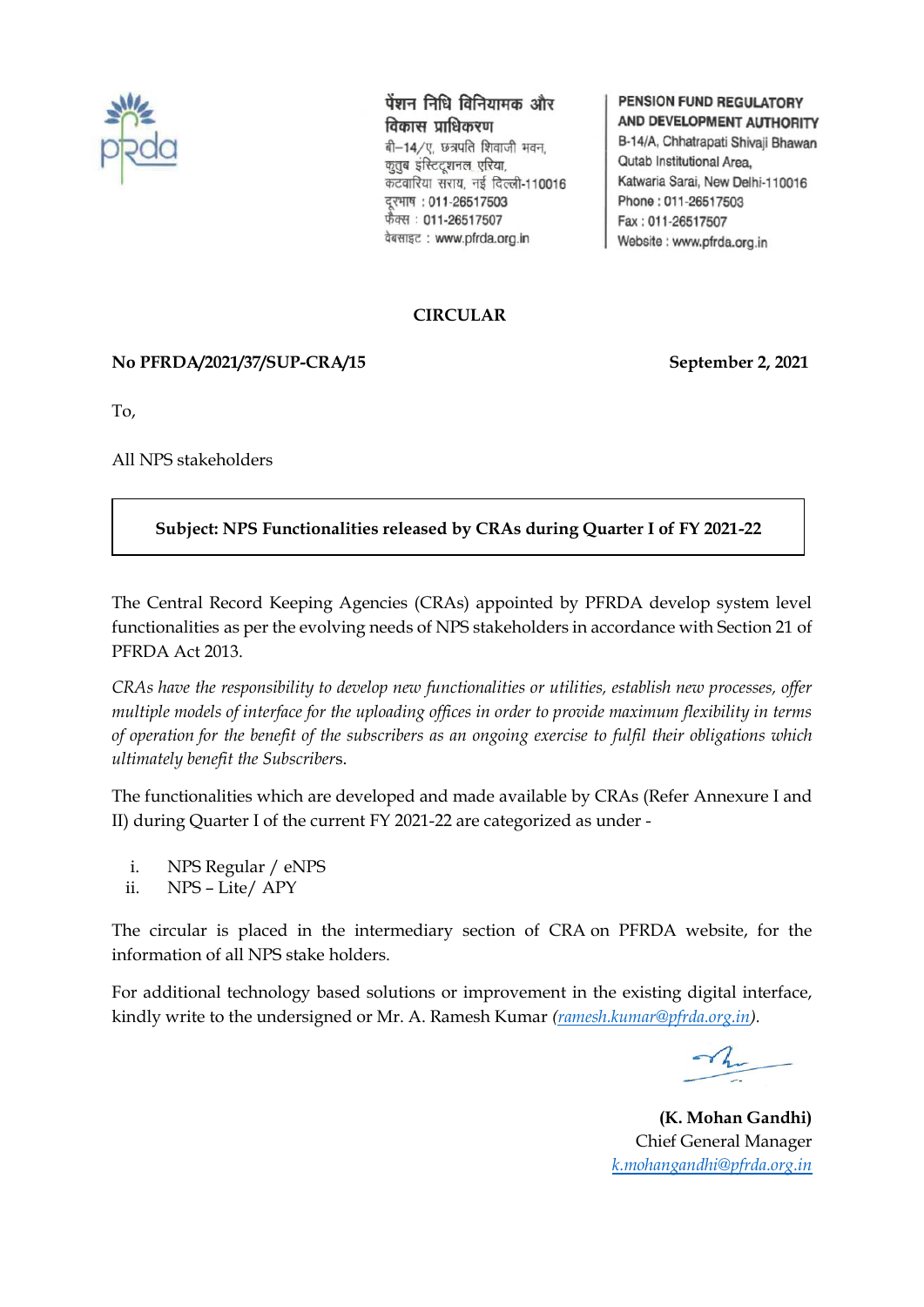# **Annexure I - Functionalities released by K Fin Technologies CRA during Q1 of FY 2021-22**

| No.            | Name of Development/<br><b>Functionalities</b>                                                   | Description                                                                                                                                                                                                                                                                                                                                                                                                                                                                                                                                                 |
|----------------|--------------------------------------------------------------------------------------------------|-------------------------------------------------------------------------------------------------------------------------------------------------------------------------------------------------------------------------------------------------------------------------------------------------------------------------------------------------------------------------------------------------------------------------------------------------------------------------------------------------------------------------------------------------------------|
| $\mathbf{1}$   | Displaying GST number in<br>files<br>receipt<br>PDF<br>generated through POP<br>online           | Now, on both registration receipts and contribution<br>1.<br>receipts, GST number of POP will be shown to the<br>subscribers.                                                                                                                                                                                                                                                                                                                                                                                                                               |
|                |                                                                                                  | If POP provides the GST number, same will be shown in<br>2.<br>the receipts generated by the POP in CRA system.                                                                                                                                                                                                                                                                                                                                                                                                                                             |
| $\overline{2}$ | D Remit for NRI NPS<br>Subscribers                                                               | NRI subscriber can contribute through D-Remit option. In<br>1.<br>the virtual id creation page, NRI subscriber has to submit<br>the declaration that the bank details used for D-Remit will<br>be of NRE/NRO bank account                                                                                                                                                                                                                                                                                                                                   |
|                |                                                                                                  | In case of exit and withdrawal, amount will be credited to<br>2.<br>NRE/NRO accounts as per FEMA regulations. This<br>declaration will be shown only to NRI subscribers in both<br>pre and post logins.                                                                                                                                                                                                                                                                                                                                                     |
|                | <b>Historical Transactions SOT</b><br>Report (including<br>inter<br><b>CRA PRANS</b> )           | Currently, in CRA login, POPs can download the<br>1.<br>historical transactions report from the mail back report.                                                                                                                                                                                                                                                                                                                                                                                                                                           |
| 3              |                                                                                                  | Now this report will also include the inter CRA shifted<br>2.<br>PRANs. If a subscriber shifts his/her associated POP all<br>the earlier transactions carried out in the PRAN will be<br>provided as a report to the target POP.                                                                                                                                                                                                                                                                                                                            |
| $\overline{4}$ | Integration of digital sign<br>certification in application<br>PDF file                          | Auto-populated Subscriber Registration<br>1.<br>Form<br>on<br>successful generation of PRAN in CRA system generated.<br>As per the new functionality, if a subscriber has done<br>2.<br>eSign through Aadhaar, eSign stamp is imposed on the<br>form. In case the authentication is done through OTP sent<br>on mobile number and email id, CRA used to make OTP<br>authentication time stamp.<br>Now to enhance the security feature, CRA is digitally<br>3.<br>signing the Subscriber Registration Form and no changes<br>can be carried out in the form. |
| 5              | Subscribers<br>need<br>not<br>submit physical form to<br>CRA to ensure ease of $On-$<br>boarding | Currently, physical submission of Subscriber Registration<br>1.<br>Form to CRA is not required for the PRANs generated<br>through online mode.<br>In this regard, the subscriber can authenticate the<br>2.<br>registration request through eSign or OTP.<br>If a subscriber is yet to authenticate his/her request,<br>3.<br>he/she can visit the CRA website and complete the<br>authentication. Also, SMS and email alerts have been<br>modified accordingly.                                                                                            |
|                |                                                                                                  | Link: https://enps.kfintech.com/esign/esignprocess/                                                                                                                                                                                                                                                                                                                                                                                                                                                                                                         |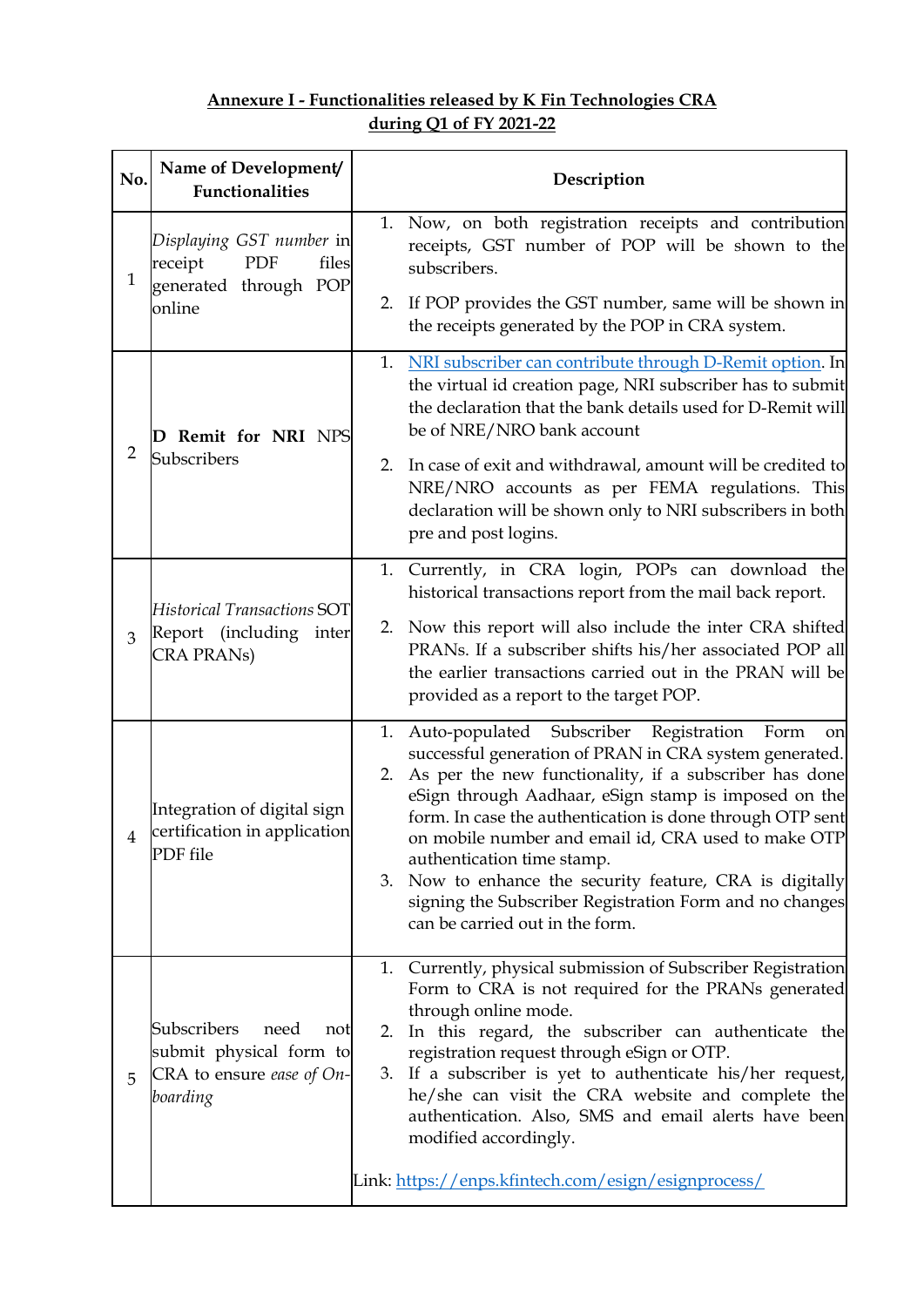| Sr.<br>No. | Name of Development/<br><b>Functionalities</b>                   | Description                                                                                                                                                                                                                                                                                                                                                                                                                                                                                                                                                                                                                                                                                                                                                                                                                                                                                                                                                                                                                                                                                                                                                                                                                                                                                                                                                                                                                                                                                                                                               |
|------------|------------------------------------------------------------------|-----------------------------------------------------------------------------------------------------------------------------------------------------------------------------------------------------------------------------------------------------------------------------------------------------------------------------------------------------------------------------------------------------------------------------------------------------------------------------------------------------------------------------------------------------------------------------------------------------------------------------------------------------------------------------------------------------------------------------------------------------------------------------------------------------------------------------------------------------------------------------------------------------------------------------------------------------------------------------------------------------------------------------------------------------------------------------------------------------------------------------------------------------------------------------------------------------------------------------------------------------------------------------------------------------------------------------------------------------------------------------------------------------------------------------------------------------------------------------------------------------------------------------------------------------------|
| 6          | Integration of Edelweiss<br><b>ASP</b>                           | 1. Annuity Quotes through API has been implemented in<br>CRA and eNPS for the Annuity Service Provider (ASP)<br>'Edelweiss Tokio Life Insurance Co. Ltd'.<br>The user has to input details such as ASP, Age, Corpus,<br>2.<br>Gender, Annuity frequency etc. and Annuity Quotes will<br>be provided for all Annuity Schemes of the concerned<br>ASP. As of now, eleven ASPs have done the integration<br>with CRA for this purpose.                                                                                                                                                                                                                                                                                                                                                                                                                                                                                                                                                                                                                                                                                                                                                                                                                                                                                                                                                                                                                                                                                                                       |
|            | of<br>Partial<br>Ease<br>Withdrawal through Self-<br>Declaration | Presently, an option has been provided to subscriber to submit the<br>partial withdrawal request by providing self-declaration. The<br>subscriber can submit the partial withdrawal request as per below<br>process:<br>Subscriber has to login eNPS system.<br>1.<br>Once logged in, registered bank details will be<br>2.<br>shown to the subscriber in the non-editable mode.<br>If subscriber wishes to change his/her bank details,<br>he/she can change the same through Bank details<br>updation process.<br>The subscriber has to provide the withdrawal<br>1.<br>percentage/ withdrawal amount and purpose of<br>withdrawal.<br>Subscriber has to tick the self-declaration before<br>2.<br>submission of request.<br>3. On submission of request, penny drop process will<br>be initiated. If the bank details are valid, name of the<br>subscriber in CRA system and name in the bank details<br>will be matched through fuzzy logic.<br>If the name matches, subscriber needs to do the<br>4.<br>OTP Authentication / eSign to complete the updation<br>request. In case of name mismatch, the request will be<br>rejected.<br>Once<br>authentication is<br>5.<br>the<br>done<br>through<br>OTP/eSign, partial withdrawal request will be placed<br>in CRA system. Accordingly, units will be redeemed<br>and funds will be transferred to the subscriber's bank<br>account.<br>Alternatively, subscriber can submit the physical partial<br>withdrawal form to the associated Nodal Office for processing the<br>partial withdrawal request. |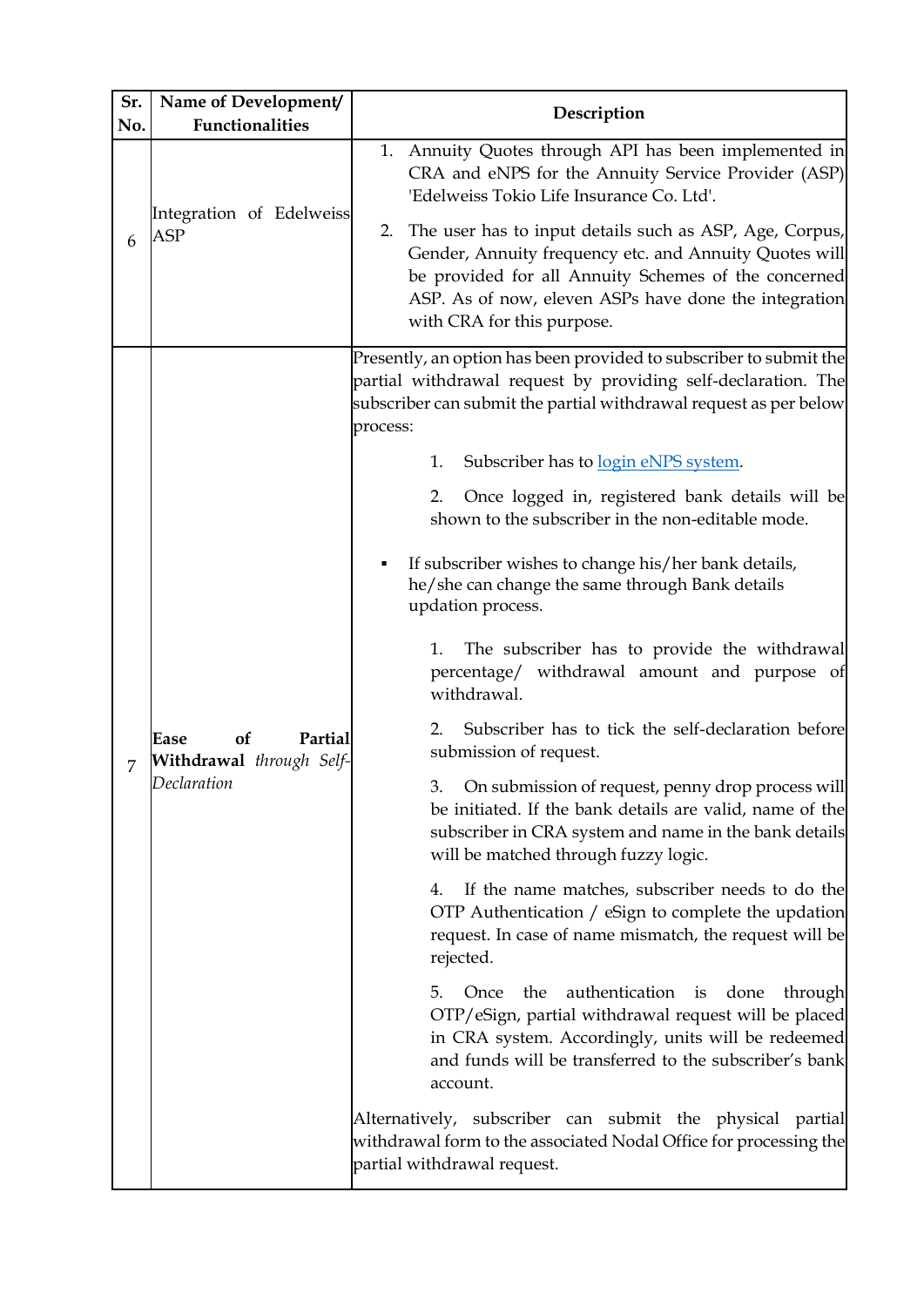| Sr. | Name of Development/                                                    | Description                                                                                                                                                                                                                                                                                                                                                                                                                                                                                                                                                                                                                                                                                                                                                                                                                                                                                                                                                                                                                                                                                                                                                                                                    |
|-----|-------------------------------------------------------------------------|----------------------------------------------------------------------------------------------------------------------------------------------------------------------------------------------------------------------------------------------------------------------------------------------------------------------------------------------------------------------------------------------------------------------------------------------------------------------------------------------------------------------------------------------------------------------------------------------------------------------------------------------------------------------------------------------------------------------------------------------------------------------------------------------------------------------------------------------------------------------------------------------------------------------------------------------------------------------------------------------------------------------------------------------------------------------------------------------------------------------------------------------------------------------------------------------------------------|
| No. | <b>Functionalities</b>                                                  |                                                                                                                                                                                                                                                                                                                                                                                                                                                                                                                                                                                                                                                                                                                                                                                                                                                                                                                                                                                                                                                                                                                                                                                                                |
| 8   | Integration with <b>UMANG</b>                                           | CRA has integrated with UMANG (Unified Mobile Application for<br>New-age Governance) for providing NPS services. The subscriber<br>has to provide the PRAN & password and after due<br>authentication, can avail the following NPS services on UMANG<br>website/app:                                                                                                                                                                                                                                                                                                                                                                                                                                                                                                                                                                                                                                                                                                                                                                                                                                                                                                                                           |
|     |                                                                         | Personal details view<br>$1_{-}$<br>Bank details view - Tier I & Tier II<br>2.<br>Nominee details view - Tier I & Tier II<br>3.<br>Scheme details - Tier I & Tier II<br>4.<br>Total holding - Tier I & Tier II<br>5.<br>Scheme-wise holding - Tier I & Tier II<br>6.<br>Transaction statement on email<br>7.<br>Recent five contributions<br>8.<br>Update password<br>9.<br>10. Update mobile number<br>11. Update email id                                                                                                                                                                                                                                                                                                                                                                                                                                                                                                                                                                                                                                                                                                                                                                                    |
| 9   | Exit process flow through<br>Self-authorization by e-NPS<br>subscribers | Now, eNPS subscribers can submit exit request through self-<br>authorization in CRA system. An eNPS subscriber who has the<br>corpus of less than Rs. 10 lakh can submit the self-authorized exit<br>request as per below process:<br>1. Subscriber has to <u>login eNPS system</u><br>He/she needs to provide the personal details,<br>2.<br>withdrawal percentage and ASP details<br>Though the subscriber can edit the nominee details,<br>3.<br>Bank details are non-editable.<br>4. He/she will upload the KYC documents and proof of<br><b>Bank</b> details<br>After providing the required details, subscriber has to<br>5.<br>authenticate the request through OTP.<br>6. Subscriber will eSign the request and if subscriber's<br>corpus is below 10 lakhs, he/she will be given an<br>option to do Self-Authorization by uploading the<br>offline Aadhar XML file.<br>7. Once self-authorization is done, exit request will be<br>placed in CRA system. Accordingly, units will be<br>redeemed and funds will be transferred to subscriber's<br>bank account.<br>Alternatively, an eNPS subscriber can submit the physical<br>exit request to the associated POP for processing the exit<br>request. |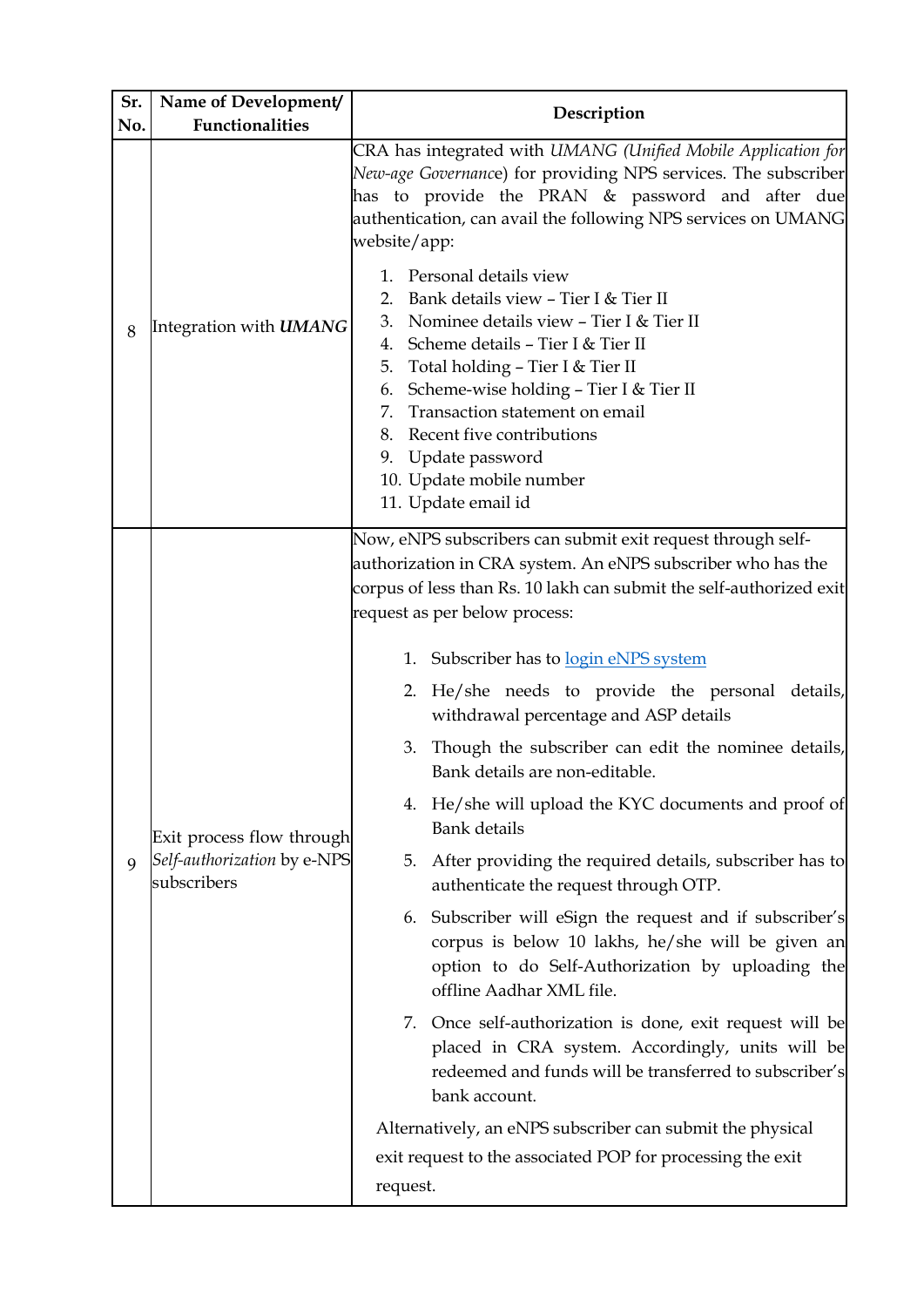| No. | Name of Development/                                                                                           | Description                                                                                                                                                                                                                                                                                                                                                                                                                                                                                                                                                                                                                                                                                                                                                                                                                                             |
|-----|----------------------------------------------------------------------------------------------------------------|---------------------------------------------------------------------------------------------------------------------------------------------------------------------------------------------------------------------------------------------------------------------------------------------------------------------------------------------------------------------------------------------------------------------------------------------------------------------------------------------------------------------------------------------------------------------------------------------------------------------------------------------------------------------------------------------------------------------------------------------------------------------------------------------------------------------------------------------------------|
|     | <b>Functionalities</b>                                                                                         |                                                                                                                                                                                                                                                                                                                                                                                                                                                                                                                                                                                                                                                                                                                                                                                                                                                         |
| 10  | Online exit process for NPS are non-editable.<br>subscribers<br>with Points of Presence Bank details.<br>(POP) | A functionality of <i>paperless online exit</i> for POP subscribers is<br>available now. The subscriber can submit the exit request as per<br>below process:<br>· Subscriber has to login eNPS system<br>• He/she will provide the personal details, withdrawal<br>percentage and ASP details.<br>• Subscriber can edit the nominee details. However, Bank details<br>associated • Subscriber has to upload the KYC documents and proof of<br>• After providing the required details, subscriber has to<br>authenticate the request through eSign/OTP.<br>• The request will be shown to the nodal officer with the eSign<br>flag for verification and authorization. Nodal officer will check<br>and authorize the request.<br>Alternatively, the subscriber can submit the physical exit request<br>to the associated POP for processing the request. |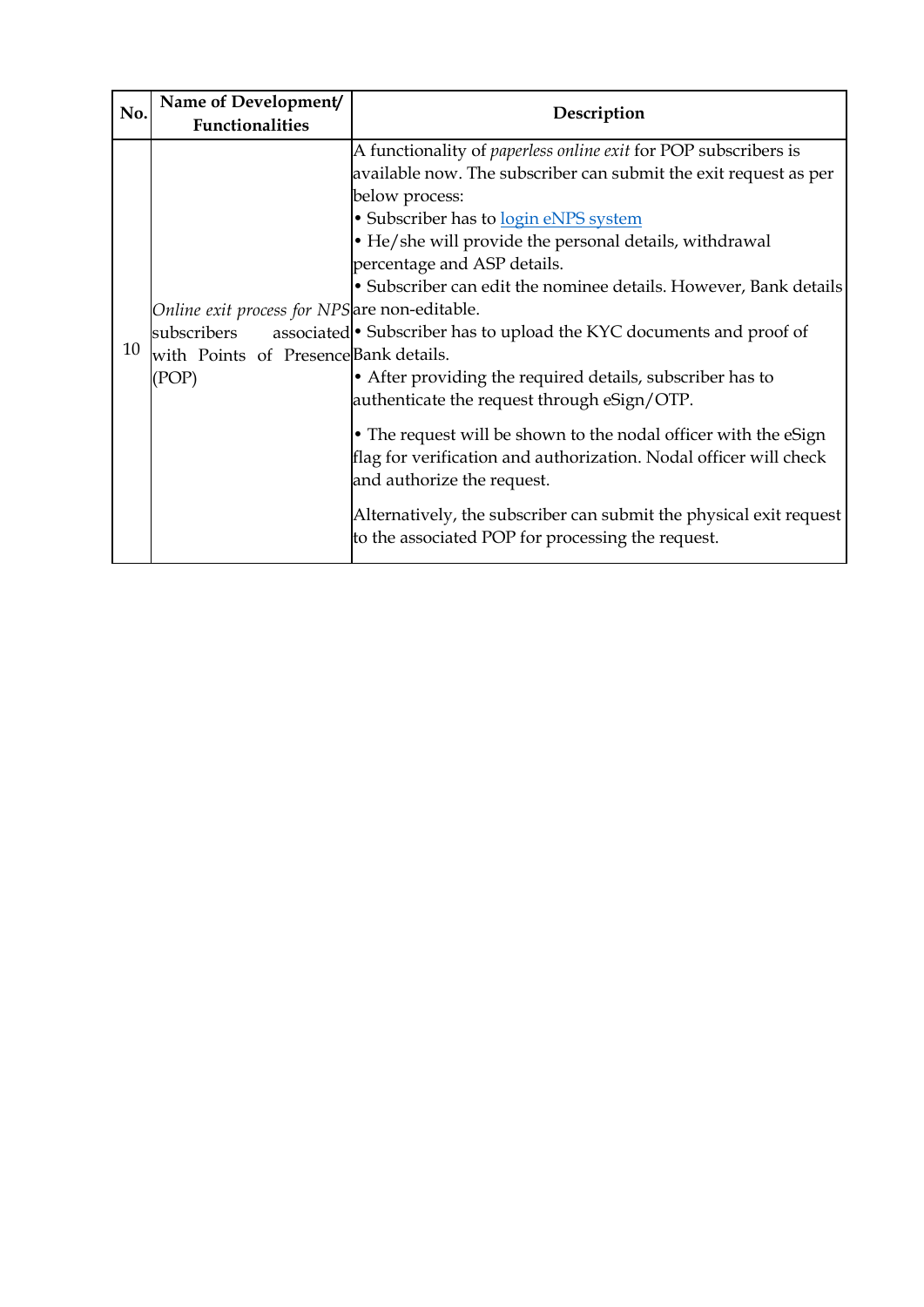| No.            | Sr. Name of Development/<br><b>Functionalities</b>                             | Description                                                                                                                                                                                                                                                             |
|----------------|--------------------------------------------------------------------------------|-------------------------------------------------------------------------------------------------------------------------------------------------------------------------------------------------------------------------------------------------------------------------|
|                |                                                                                | NPS Regular/eNPS                                                                                                                                                                                                                                                        |
| 1              | Nominee updation                                                               | 1. Option to Add/Update Nomination details online directly<br>by Subscriber (through paperless manner) has been<br>enabled in the CRA system earlier.                                                                                                                   |
|                |                                                                                | Now, Nomination request of Corporate Subscribers will be<br>2.<br>authorized by his/her employer in CRA system.                                                                                                                                                         |
| $\overline{2}$ | Re-KYC                                                                         | If subscriber's KYC has been rejected due to Address mismatch by<br>the POP then subscriber can opt for ReKYC by Aadhaar Offline<br>XML. In this case, subscriber's KYC details will be fetched from<br>offline XML ZIP file uploaded by subscriber.                    |
| 3              | Annuity<br>Service<br>Provider<br>(ASP)<br>&<br>Scheme<br>Annuity<br>Selection | 1. At the time of initiating the exit request in CRA, ASP<br>selection is on the basis of Age & Corpus; while scheme<br>selection is on the basis of Marital status. Now, the<br>scheme selection will also include Age along with Marital<br>status of the Subscriber. |
|                |                                                                                | 2. Now the scheme selection will be allowed as per the<br>minimum Age & Corpus of the respective ASP.                                                                                                                                                                   |
| 4              | <b>Smart Exit Guide</b>                                                        | 1. Smart Exit Guide facilitates Subscribers to take well<br>informed decision based on associated benefits                                                                                                                                                              |
|                |                                                                                | The annuity quotes/schemes being displayed in <b>Annuity</b><br>2.<br>Calculator in CRA as well on CRA corporate website will<br>be displayed under criteria with ROP/without ROP.                                                                                      |
|                |                                                                                | The same will facilitate the Subscriber/Nodal Office to<br>3.<br>view schemes wherein there is Return of Purchase Price<br>(ROP) and schemes without ROP.                                                                                                               |
| 5              | Aadhaar Vault                                                                  | As per UIDAI guidelines, Aadhaar Vault has been<br>1.<br>developed for storing Aadhaar details of the Subscribers.                                                                                                                                                      |
|                |                                                                                | Aadhaar Vault has been integrated in eNPS platform and<br>2.<br>Subscriber Registration has been enabled through online<br>Aadhaar eKYC.                                                                                                                                |
| 6              | Registration Form (PDF)                                                        | Generation of Subscriber Registration Form (PDF) after every<br>registration in CRA. As of now, form will be generated on the basis<br>Generation of Subscriberof latest details available in CRA records and it will be made<br>available in Subscriber login.         |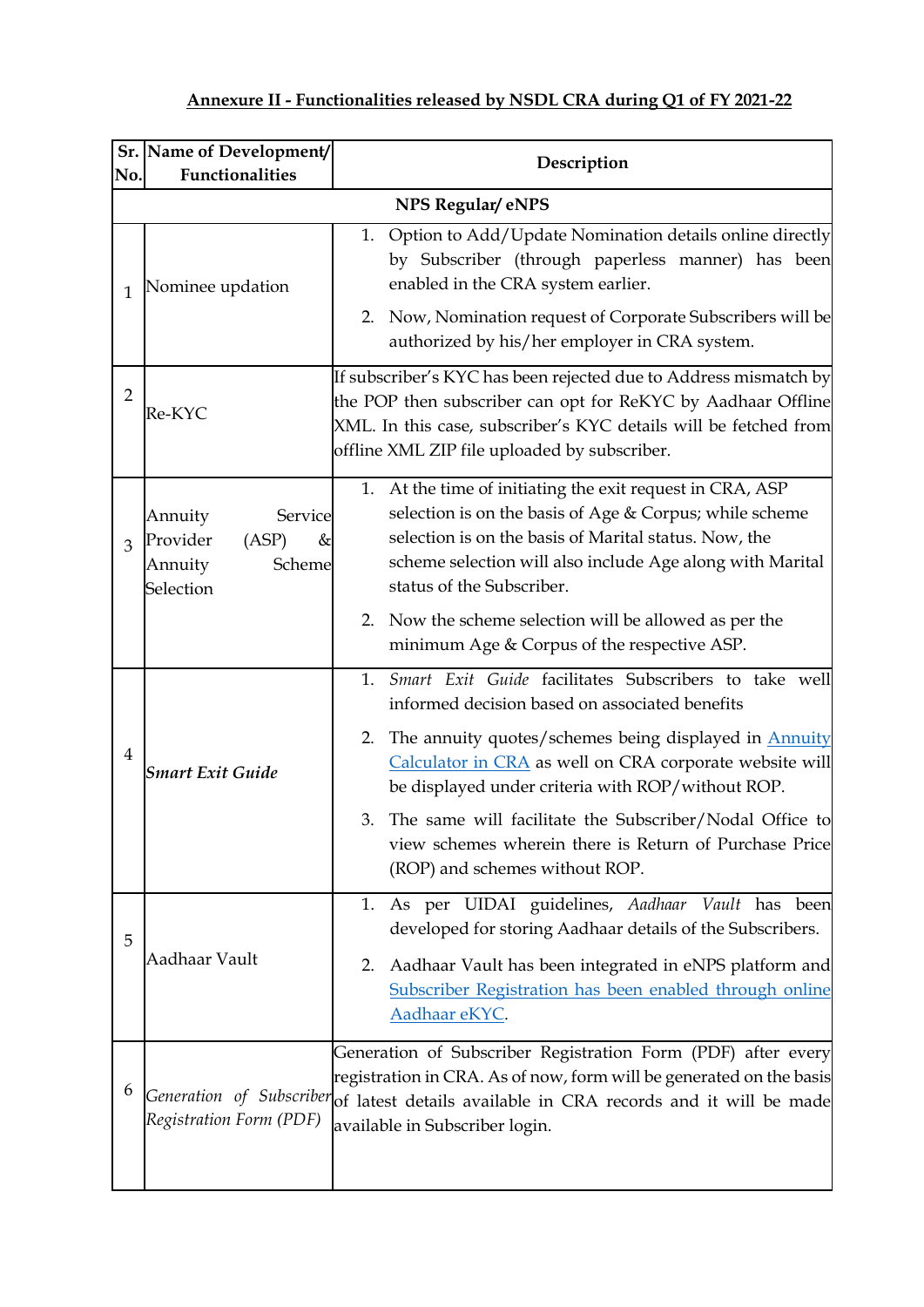| No. | Name of Development/<br><b>Functionalities</b>                                                                   | Description                                                                                                                                                                                                                                                                                                                                                                                                                       |
|-----|------------------------------------------------------------------------------------------------------------------|-----------------------------------------------------------------------------------------------------------------------------------------------------------------------------------------------------------------------------------------------------------------------------------------------------------------------------------------------------------------------------------------------------------------------------------|
| 7   | Subscriber<br>Alerts<br>credit                                                                                   | on At the time of Contribution and PFM/Scheme preference change<br>timelines through Subscriber login, pop-up message regarding credit<br>timelines will now be displayed to the Subscriber.                                                                                                                                                                                                                                      |
| 8   | Type/Contribution                                                                                                | Subscriber Alerts on Tier At the time of contribution through eNPS, alert messages are being<br>shown with Tier type and Contribution amount (in numbers and<br>words) to Subscribers.                                                                                                                                                                                                                                            |
| 9   | Enablers<br>Withdrawal<br>by<br>Nominee/Legal<br>Heirs<br>unfortunate<br>due<br>to<br>Subscribers<br>death<br>of | New withdrawal form for Death Withdrawal request for the<br>following has been enabled:<br>$during(A)$ Govt. sector Subscribers,<br>(B) Non-Govt. sector Subscribers,<br>1. At the time of withdrawal request initiation, existing<br>nomination details will be displayed and the same will be<br>non-editable.<br>2. If a person claiming NPS Corpus is other than the<br>registered nominee/s then Nodal Office is required to |
|     | NPS<br>$10\mbox{~form}$                                                                                          | capture their details as Legal heir and not as nominee.<br>Sharing of Soft copy of The Subscribers who are registering in CRA through eNPS, OTP<br>account opening Authenticated/eSigned registration forms will be sent as an<br>attachment to their registered email ID, upon successful                                                                                                                                        |
| 11  | Mobile App - Alerts                                                                                              | registration.<br>At the time of PFM/Scheme Preference Change through Mobile<br>App, pop-up message regarding credit timelines is displayed to<br>the Subscriber.                                                                                                                                                                                                                                                                  |
|     | NPS<br>$12$ App<br>Preference Change                                                                             | Regular /MobilePFM change once and Investment choice/Scheme preference<br>Schemechange twice in a Financial Year has been enabled for Government<br>Sector Subscribers.                                                                                                                                                                                                                                                           |
|     | eNPS<br>option<br><sub>of</sub><br>Payment<br>13 Gateway<br>Service<br>Provider<br>(PGSP)                        | Additional Integration of Razor-pay as PGSP                                                                                                                                                                                                                                                                                                                                                                                       |
| 14  | Alert at the time of One<br>Way Switch                                                                           | At the time of making one-way switch request in CRA, an alert will<br>be displayed about contribution in Tier I that it is non-<br>withdrawable account and the redemption amount (in numbers<br>and words).                                                                                                                                                                                                                      |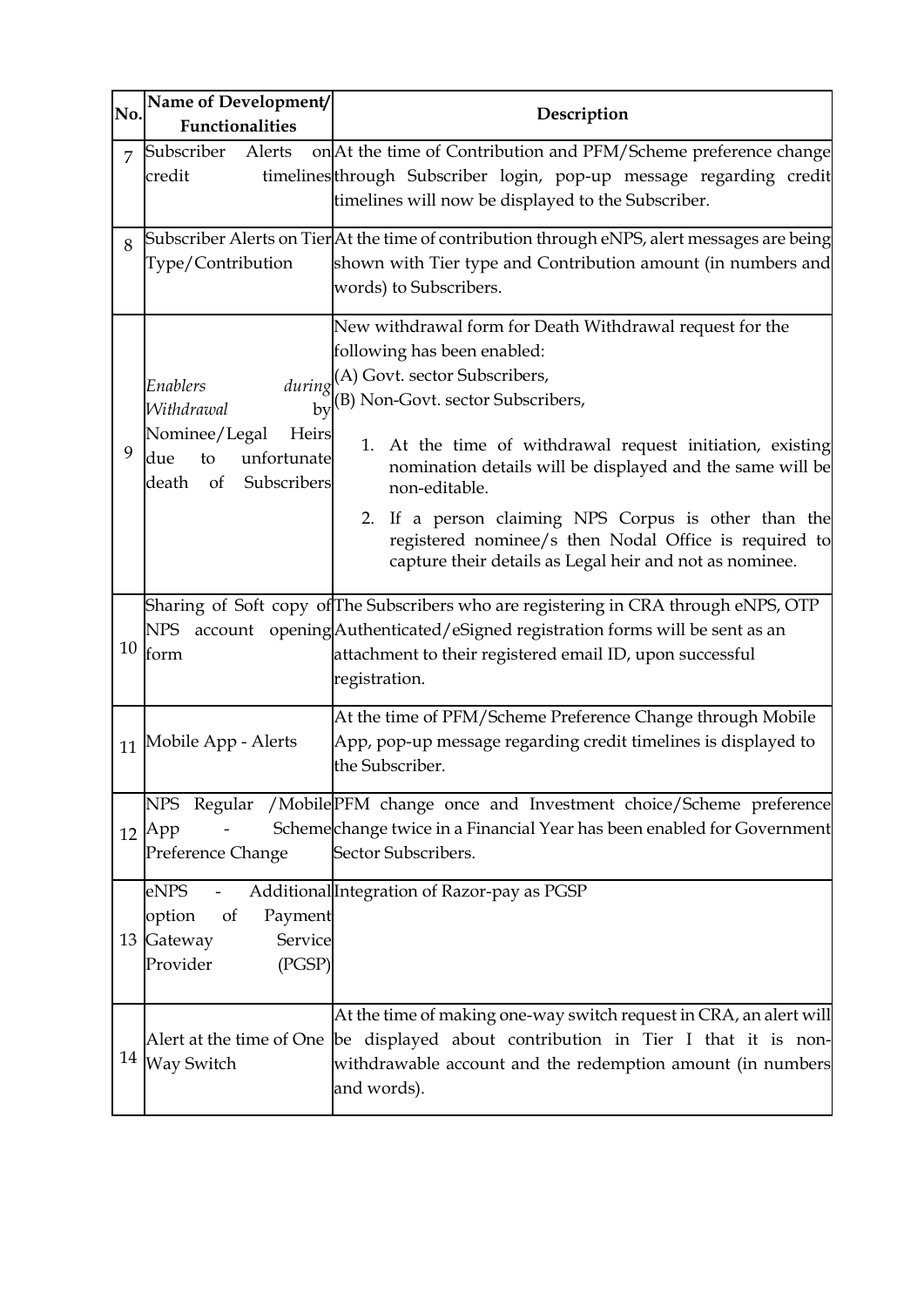| No. | Name of Development/<br><b>Functionalities</b>                                       | Description                                                                                                                                                                                                                                                                                                                                                                                                                                                                                                                           |
|-----|--------------------------------------------------------------------------------------|---------------------------------------------------------------------------------------------------------------------------------------------------------------------------------------------------------------------------------------------------------------------------------------------------------------------------------------------------------------------------------------------------------------------------------------------------------------------------------------------------------------------------------------|
|     | 15 NACH Mandate                                                                      | NACH Mandate registration and contribution remittance by<br>Nodal Offices which is,<br>-Another easy mode of transferring contribution amount to<br>Trustee Bank (TB)<br>- Submission of Mandate Registration Form by Nodal Office to<br>CRA through email<br>Submission of Mandate Registration Form by CRA to TB<br>Confirmation of Mandate Registration by TB to CRA/Nodal<br>Office<br>- Auto Debit of Bank Account of the Nodal Office post upload of<br><b>SCF</b><br>The information is exchanged conveniently through emails. |
| 16  | Higher<br>employee<br>contribution                                                   | Contribution in Following validations have been added in CRA at the time of<br>Govt Sector - 1.4 times of contribution for Govt. Nodal Offices:<br>Employer contribution to be 1.4 times of employee contribution                                                                                                                                                                                                                                                                                                                     |
|     | 17 Building Transparency by<br>Display of Charges in<br><b>Transaction Statement</b> | In online Transaction Statement, at notes section, a link has<br>1.<br>been provided to view charges in NPS.<br>When User clicks the link, he/she will be redirected to a<br>2.<br>webpage wherein various charges applicable in NPS are<br>displayed.                                                                                                                                                                                                                                                                                |
|     | 18   Inbox Notification                                                              | 1. Inbox notification available in Nodal Office login to re-<br>direct the users to download / view and take action on all<br>pending requests.<br>Now, an option will be provided to authorize the requests<br>2.<br>directly through this screen.                                                                                                                                                                                                                                                                                   |
| 19  | Registration forms in<br>Document<br>Management<br>(DMS)<br>System                   | Subscriber Registration Form will be generated in PDF on<br>1.<br>the basis of details provided by the Subscriber at the time<br>of registration.<br>Registration forms generated will also be available in the<br>2.<br>DMS for view. Subscriber and Nodal office can login into<br>CRA system and will able to view registration form PDF<br>through view DMS document upload functionality.                                                                                                                                        |